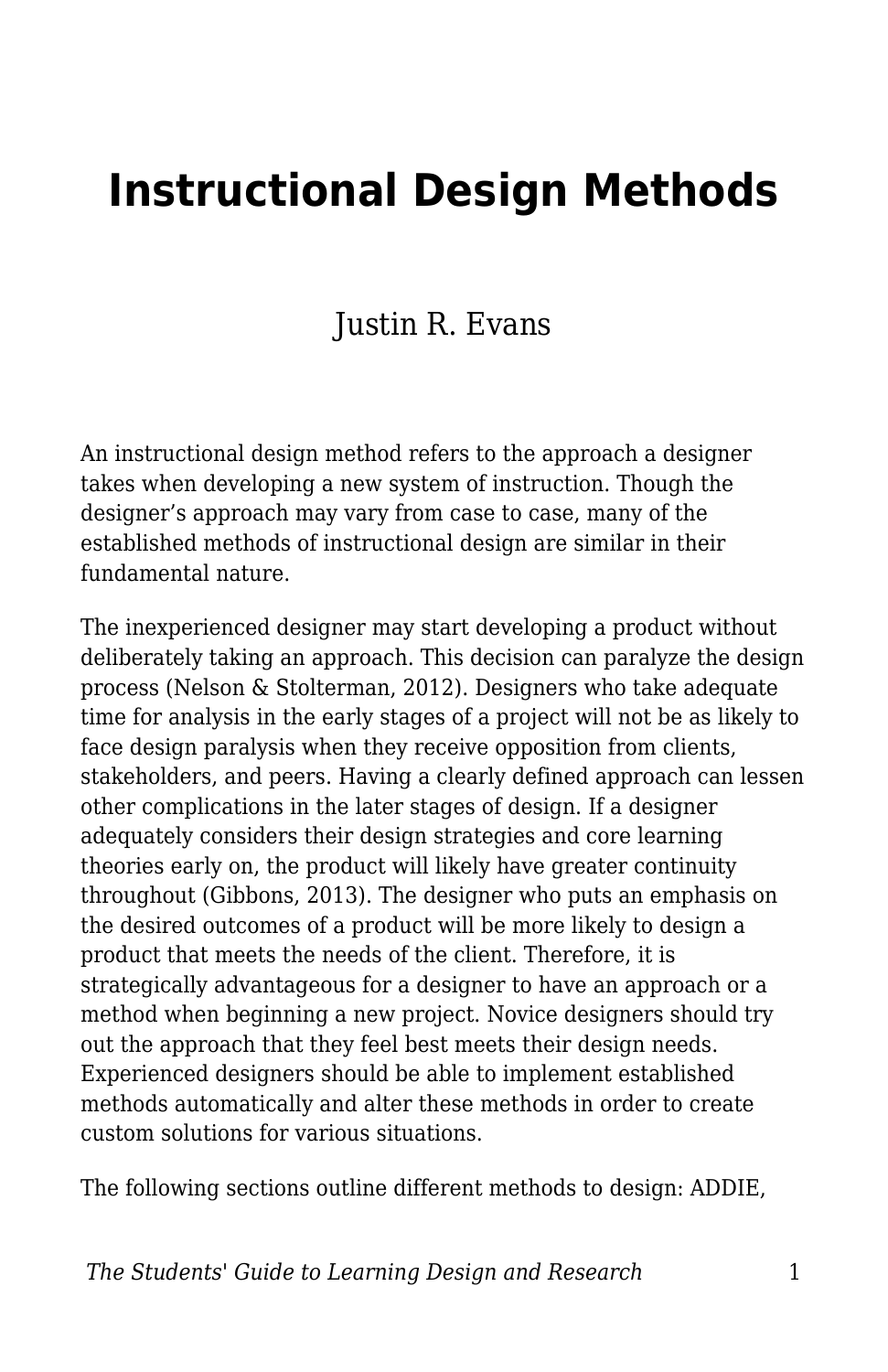waterfall, rapid prototyping, ASSURE, AGILE, design thinking, and design layers. Each method is unique in its purpose and history. Each section contains a brief explanation of the method and, when necessary, a diagram and a brief history of the method. These sections are thorough enough to give the designer a basic understanding of each method, however, more reading is required on each method in order to best implement them during the design process.

## **ADDIE**

In 1975, the Center for Educational Technology at Florida State University created the ADDIE model for the U.S. Army (Clark, 1995). The ADDIE model outlines five steps to instructional design: analyze, design, develop, implement, and evaluate. Until the mid-1980's, ADDIE was generally seen as a linear model, meaning that the designer would not move from one step to another until the previous step was completed. Nowadays, ADDIE is often referred to as less of a step-by-step process and more of a design mentality. It has a wide range of applications and forms the basis for many of the design models that are used in instructional design today (Clark, 1995)[.](http://www.nwlink.com/~donclark/history_isd/addie.html))

## **Waterfall**

Waterfall is an adaptation of ADDIE that is sequential and linear. It follows these six steps: feasibility, analysis, design, implementation, testing, and maintenance. "In a true Waterfall [design] project, each [step] represents a distinct stage of … development, and each stage generally finishes before the next one can begin" (Lotz, 2013). Once a step is completed the designer generally does not return to that step. This application of the ADDIE model is very useful in environments that are bureaucratic in nature (like the military) where learning through failure and prototyping is not a viable option.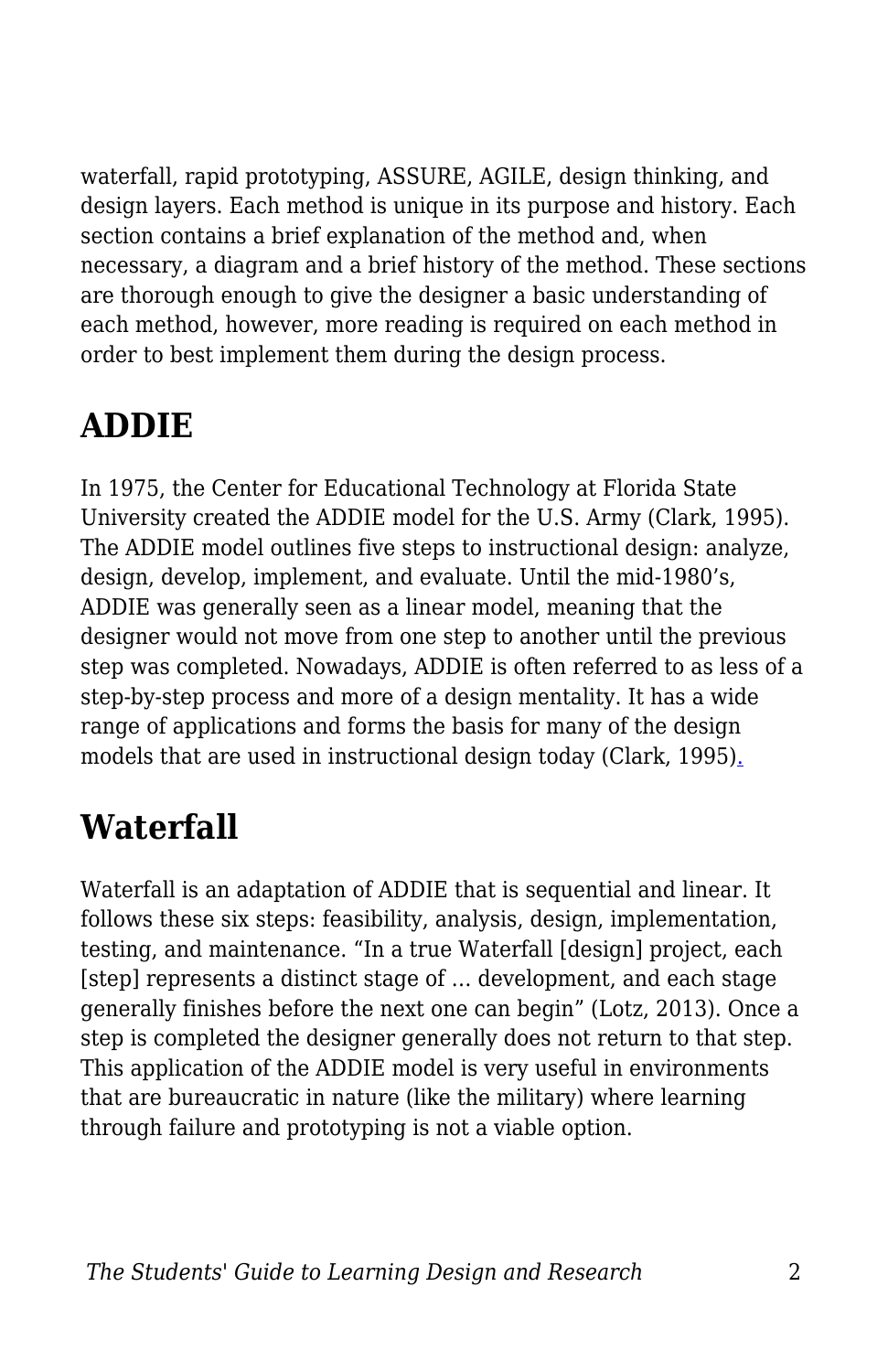## **Rapid Prototyping**

Rapid Prototyping is an adaptation of the ADDIE model that combines the design, develop, and evaluate phases. The mentality of rapid prototyping is that you need to "fail fast to succeed sooner" (Krissilas, 2012). The goal is to create prototypes quickly, gain feedback, evaluate, and create more prototypes until you have achieved your design goals. This model is useful because it is faster than the traditional ADDIE model, but it is generally weak in up-front analysis (Siemens, 2002). Rapid prototyping is useful in the business world. However, it is not the best fit in K-12 and higher education where it is often deemed unethical to intentionally prototype flawed or unfinished products on human learners.

#### **ASSURE**

The ASSURE model was developed by Dr. Sharon Smaldino, a former president of AECT. She realized that there were many aspects of the ADDIE model that would be important for teachers in the field. This model is most widely used by teachers in K-12 and higher education who have the need to adjust and design individual lessons rather than entire programs. The ASSURE model consists of the following steps: (1) analyze learners, (2) state objectives, (3) select method, media, or materials, (4) utilize media and materials, (5) require learner's participation, (6) evaluate and revise. Each step of the process is intended to focus back on the learner's experience. This model is extremely helpful with curriculum mapping for teachers (Grant, 2013).

### **AGILE**

The AGILE model is an adaptation of the ADDIE model that focuses around meeting deadlines. The goal is to produce a working piece of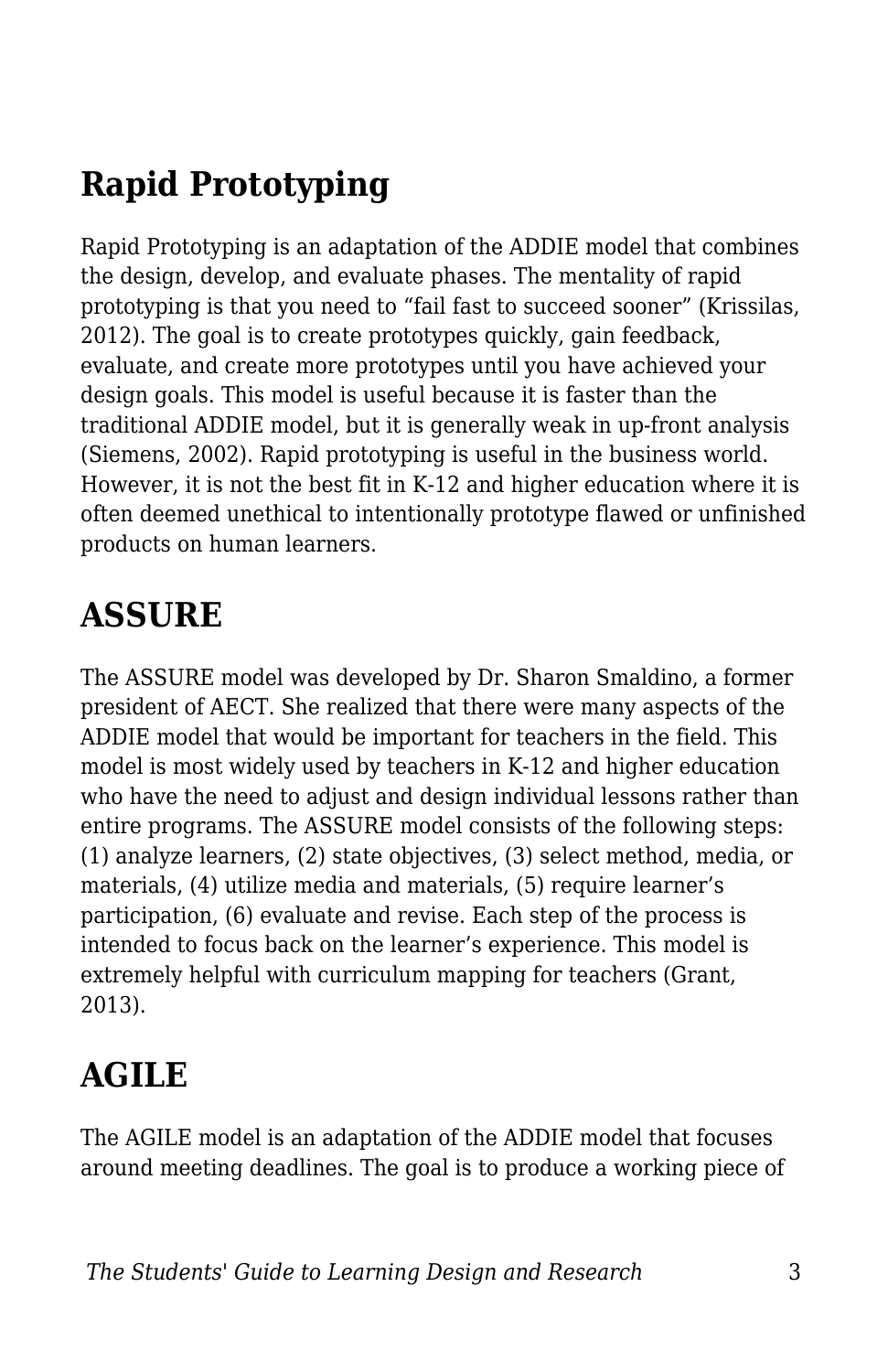the project with every sprint and to hit a milestone in the project at least every three months. This method encourages designers to consistently produce and discourages stagnancy in design (Agile methodology, n.d.)

This method is similar to the rapid prototyping method in that the designer develops, produces, evaluates, and repeats the process in order to create the best product available. It has similar elements as the waterfall method in that designers don't make changes to their direction once they have started a sprint. All energy and effort is to be focused on achieving desired outcomes during the sprint. After the sprint period, designers are free to evaluate, analyze, and change their direction as needed.

# **Design Thinking**

Design Thinking follows similar steps as the ADDIE method, but it is fundamentally different in mindset. For example, the first step to Design Thinking is to empathize rather than analyze. Before designers define what is trying to be accomplished, they need to understand their users as much as possible. The second step is to define or to pinpoint the needs and desired outcomes for the user. The third step is to ideate or to be as creative as possible in finding possible solutions or approaches to the problem. The fourth step is to prototype the ideas from the third step. Finally, the fifth step is to test; give the prototype to the original user and accept their feedback and recommendations.

This method, like rapid prototyping, has a preference toward active experimentation instead of overly detailed planning. It is encouraged in areas where designers have to be deliberate. This model is linear, like the ADDIE model and the waterfall method, and designers are discouraged to jump to the next step before they have completed the previous step.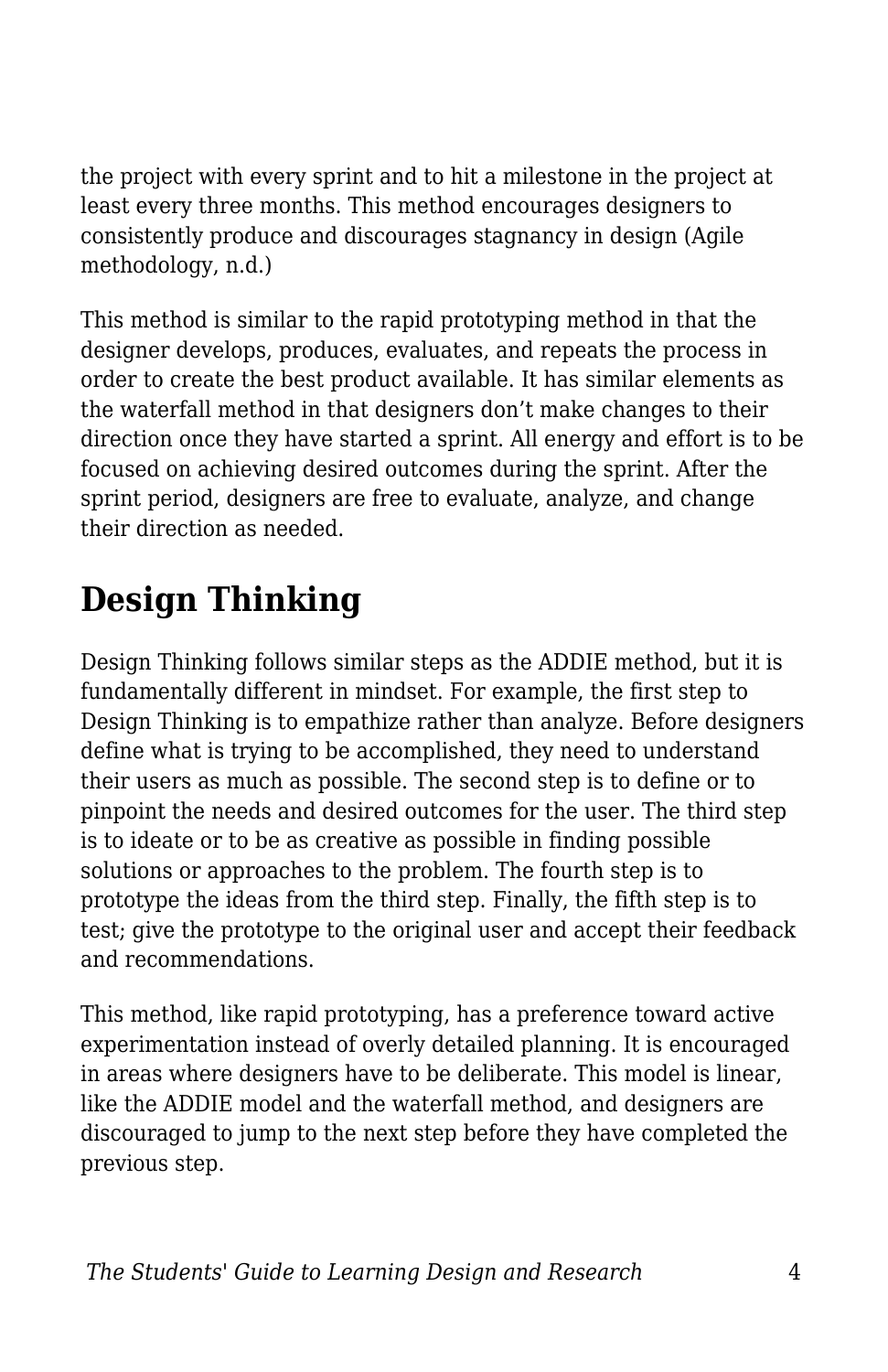#### **Design Layers**

Design layers is an approach that is fundamentally different than any of the methods previously mentioned. Instead of looking at design in terms of a step by step process, this method looks at a product as being made up of many different layers. This method assumes that "a designer organizes constructs within several somewhat independent layers characteristic of instructional design" (Kearsley, n.d.). In his book, An Architectural Approach to Instructional Design, Gibbons (2013) states that design layers are conceptual tools, generally invisible to the naked eye, and extremely useful if the designer can spot them. Gibbons outlines 7 layers in design: content layer, strategy layer, message layer, control layer, representation layer, data management layer, and media-logic layer. The designer needs to be able to conceptualize each layer and clearly understand how each layer feeds into the others.

- Content layer: This layer deals with database structure. It is the layer that "supplies knowledge elements during instruction" (Gibbons, 2013). The designer decides on the nature and structure of knowledge that needs to be learned. Also, designers decide on appropriate knowledge content for the desired outcomes.
- Strategy layer: This layer illustrates the strategy for interactions between the content and the participants. The primary "design concerns of the strategy layer [are]: goal, time, and activity" (Gibbons, 2013). Strategic goals outline what the designer and learner do to help learners reach desired outcomes. Activities and time constraints are designed strategically in order to help learners reach their maximum potential within the classroom.
- Message layer: The message layer deals with the "structure of knowledge,… [and] carries out strategic plans through conversational exchanges" (Gibbons, 2013). The message layer communicates the strategy layer and the content layer to the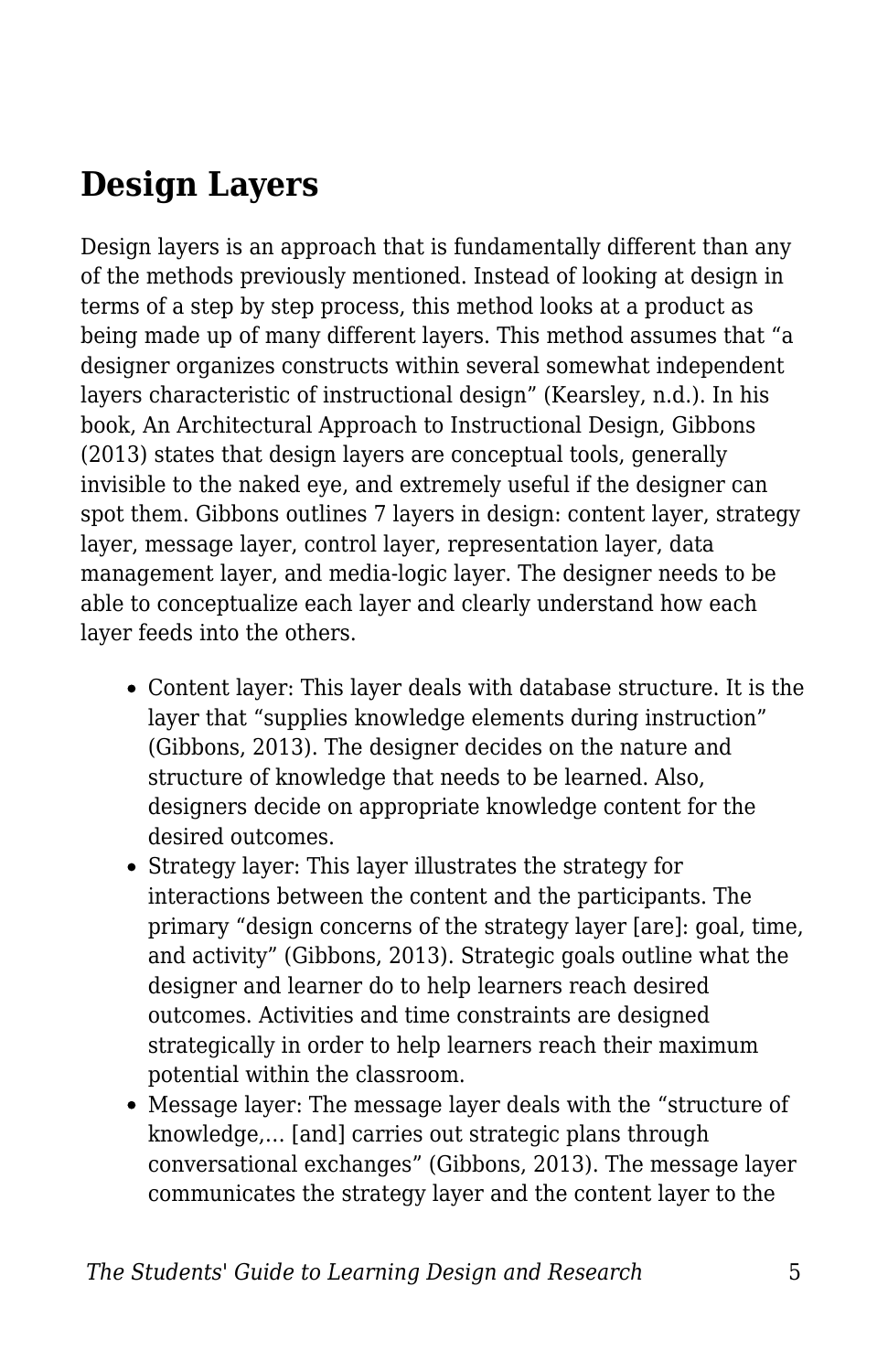learner through meaningful conversation.

- Control layer: This layer "expresses the learner's side of the conversation" (Gibbons, 2013). In this layer, learners take action by communicating back to the instruction and moving forward. The designer creates a way for the learner to take control of their learning, communicate constructively with their instructor, and collaborate with other learners.
- Representation layer: The representation layer "provides information and meaning in sensory form" (Gibbons, 2013). It is the only tangible layer of design. All other layers are intangible. In this layer the designer decides how to best represent the course and learning material in a way that appeals to the senses of the learner. This layer is one of the most important, because it impacts the intellect and the emotional state of the learner.
- Data management layer: This layer "records, analyzes, reports, and stores learning data" (Gibbons, 2013). The data management layer is vital to measuring the success and impact of the program on the learners. The designer creates the data management layer in order to provide feedback to learners, stakeholders, and developers.
- Media-logic layer: The media-logic layer "executes the operations of all other layers" (Gibbons, 2013). The media-logic layer constantly determines 'what comes next' during instruction. This can occur through the instructor, online media, or some other means thought of by the designer.

# **Conclusion**

Each method of instructional design is created for a unique purpose. Designers must learn about methods, experiment with them, and decide on the method that best fits their project. Once a designer has chosen a method, more exploration will be necessary in order to fully implement the method during the design process. Experienced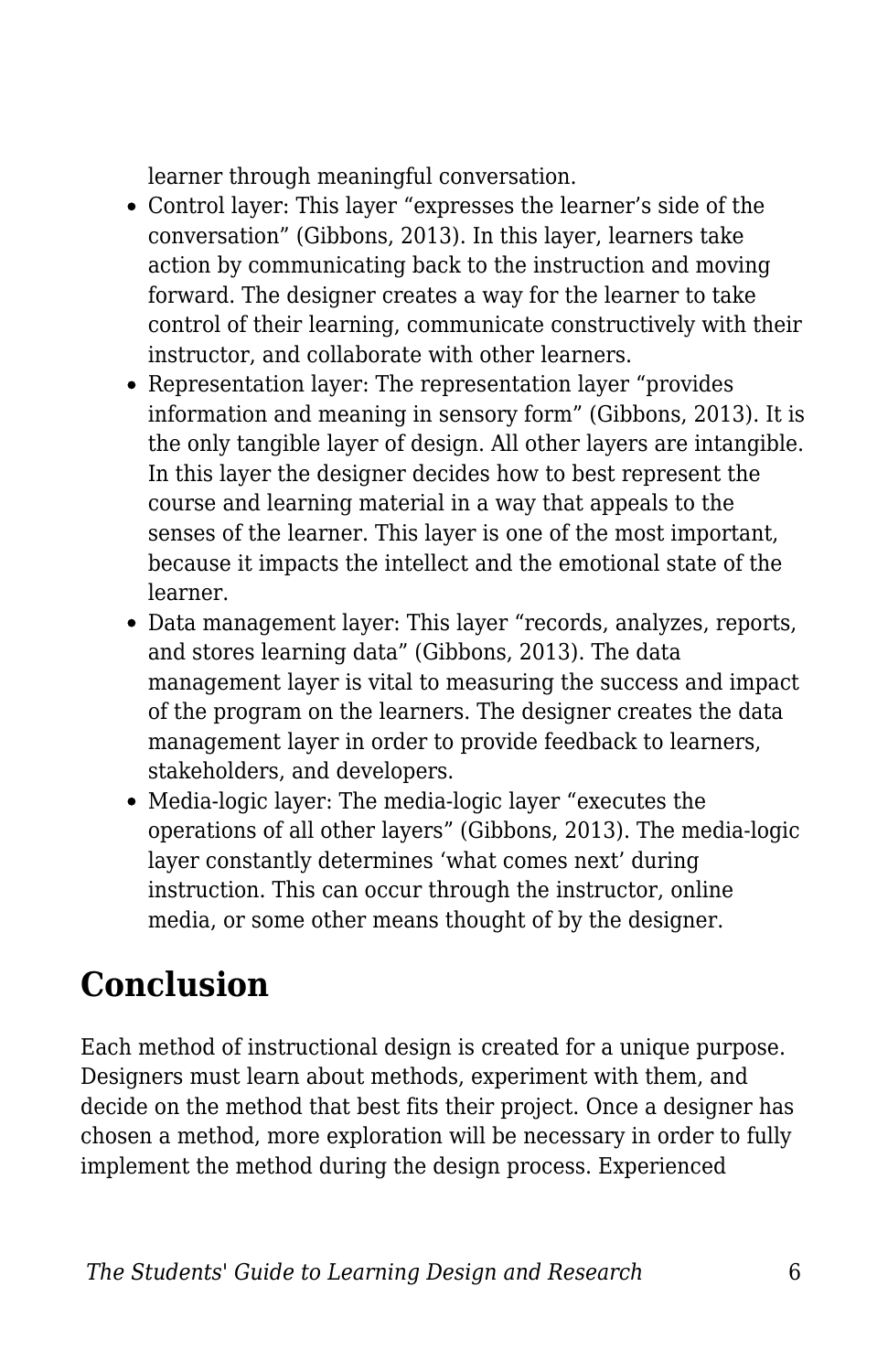designers will adjust and re-think their method in order to best meet the needs of their project. A well-implemented approach can help designers increase the continuity of the product, increase the success of the product in meeting desired outcomes, and avoid design paralysis. Designers should seriously consider which of these methods (or other methods not mentioned above) best fits their project before they begin.

#### **References**

Agile methodology. (n.d.) Retrieved from [https://edtechbooks.org/-PY](https://www.agilest.org/agile-methodology/)

- Clark, D. (1995). Addie timeline. Retrieved from [https://edtechbooks.org/-ZB](http://www.nwlink.com/~donclark/history_isd/addie.html))
- Gibbons, A. S. (2013). An architectural approach to instructional design. Taylor and Francis. Kindle Edition.
- Grant, M. (2013). ASSURE. Retrieved from [https://edtechbooks.org/-yX](http://www.instructionaldesign.org/models/assure.html)
- Kearsley, G., & Culatta, R. (n.d.). Model centered instruction/Design layers (Andrew Gibbons). Retrieved from [https://edtechbooks.org/-JW](http://www.instructionaldesign.org/theories/design-layers.html)
- Krissilas, J. (2012). Design thinking theory #3: Rapid prototyping. Retrieved from [https://edtechbooks.org/-WI](http://www.planningnotepad.com/2012/02/design-thinking-series-3-rapid.html)
- Lotz, M. (2013). Waterfall vs. agile: Which is the right development methodology for your project? Retrieved from [www.seguetech.com/waterfall-vs-agile-methodology/](http://www.seguetech.com/waterfall-vs-agile-methodology/)
- Nelson, H. G. & Stolterman, E. (2012). The design way: Intentional change in an unpredictable World. The MIT Press. Kindle Edition.

Siemens, G. (2002). Instructional design in elearning. Elearnspace.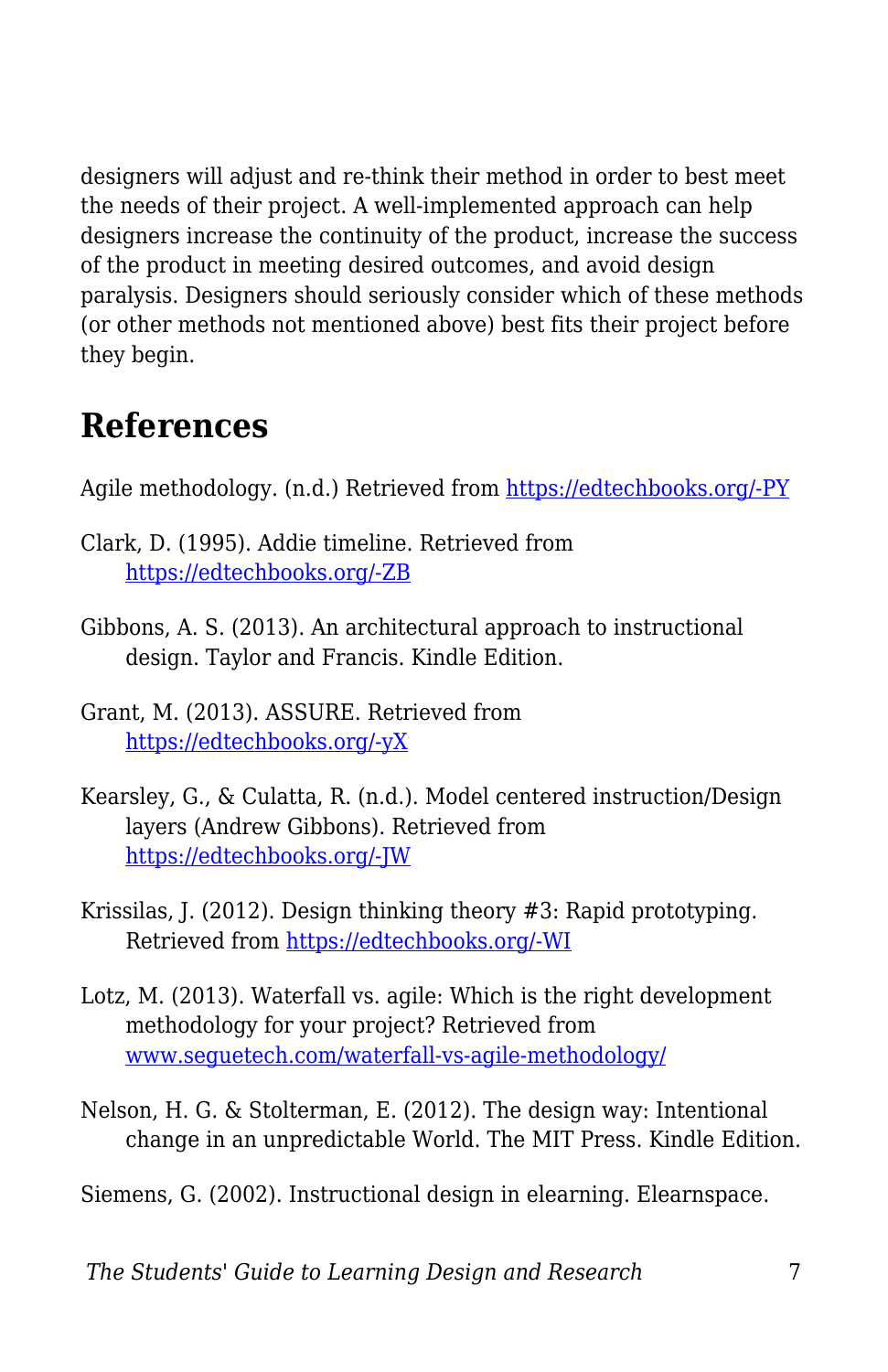Retrieved from [https://edtechbooks.org/-SJ](http://www.elearnspace.org/Articles/InstructionalDesign.htm)